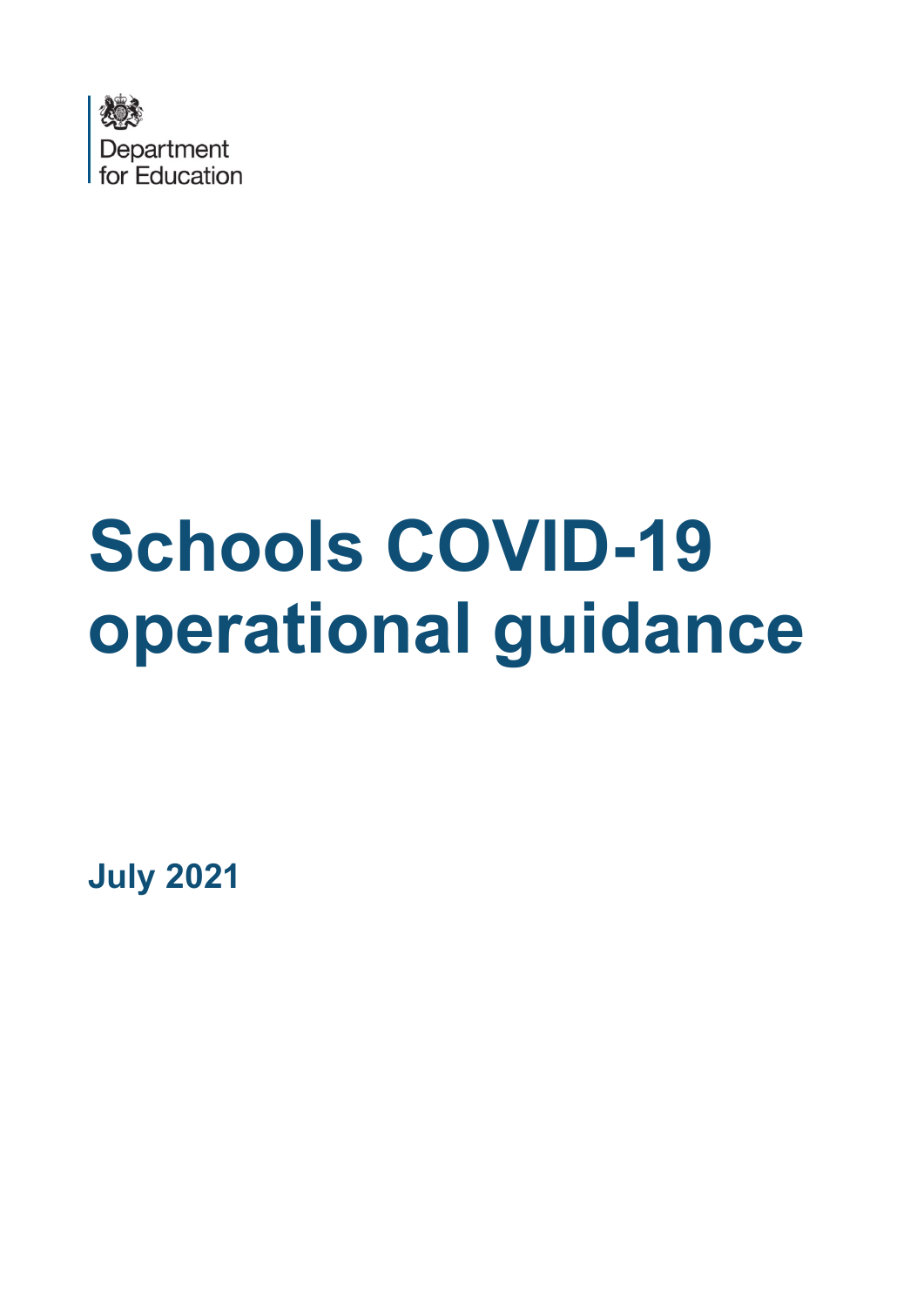# **Contents**

| Summary                                                                                               | 3              |
|-------------------------------------------------------------------------------------------------------|----------------|
| Overview                                                                                              | 3              |
| <b>Risk assessment</b>                                                                                | 4              |
| Mixing and 'bubbles'                                                                                  | 4              |
| Tracing close contacts and isolation                                                                  | 5              |
| Face coverings                                                                                        | 5              |
| Stepping measures up and down                                                                         | 6              |
| <b>Control measures</b>                                                                               | $\overline{7}$ |
| 1. Ensure good hygiene for everyone                                                                   | 7              |
| 2. Maintain appropriate cleaning regimes, using standard products such as detergents                  | 8              |
| 3. Keep occupied spaces well ventilated                                                               | 8              |
| 4. Follow public health advice on testing, self-isolation and managing confirmed cases<br>of COVID-19 | 9              |
| Other considerations                                                                                  | 11             |
| Admitting children into school                                                                        | 11             |
| Attendance                                                                                            | 11             |
| Travel and quarantine                                                                                 | 12             |
| Remote education<br>12                                                                                |                |
| <b>Education recovery</b>                                                                             | 12             |
| Pupil wellbeing and support                                                                           | 13             |
| School workforce                                                                                      | 13             |
| School meals                                                                                          | 13             |
| <b>Educational visits</b>                                                                             | 14             |
| Wraparound provision and extra-curricular activity                                                    | 14             |
| Inspection                                                                                            | 14             |
| Accountability expectations                                                                           | 15             |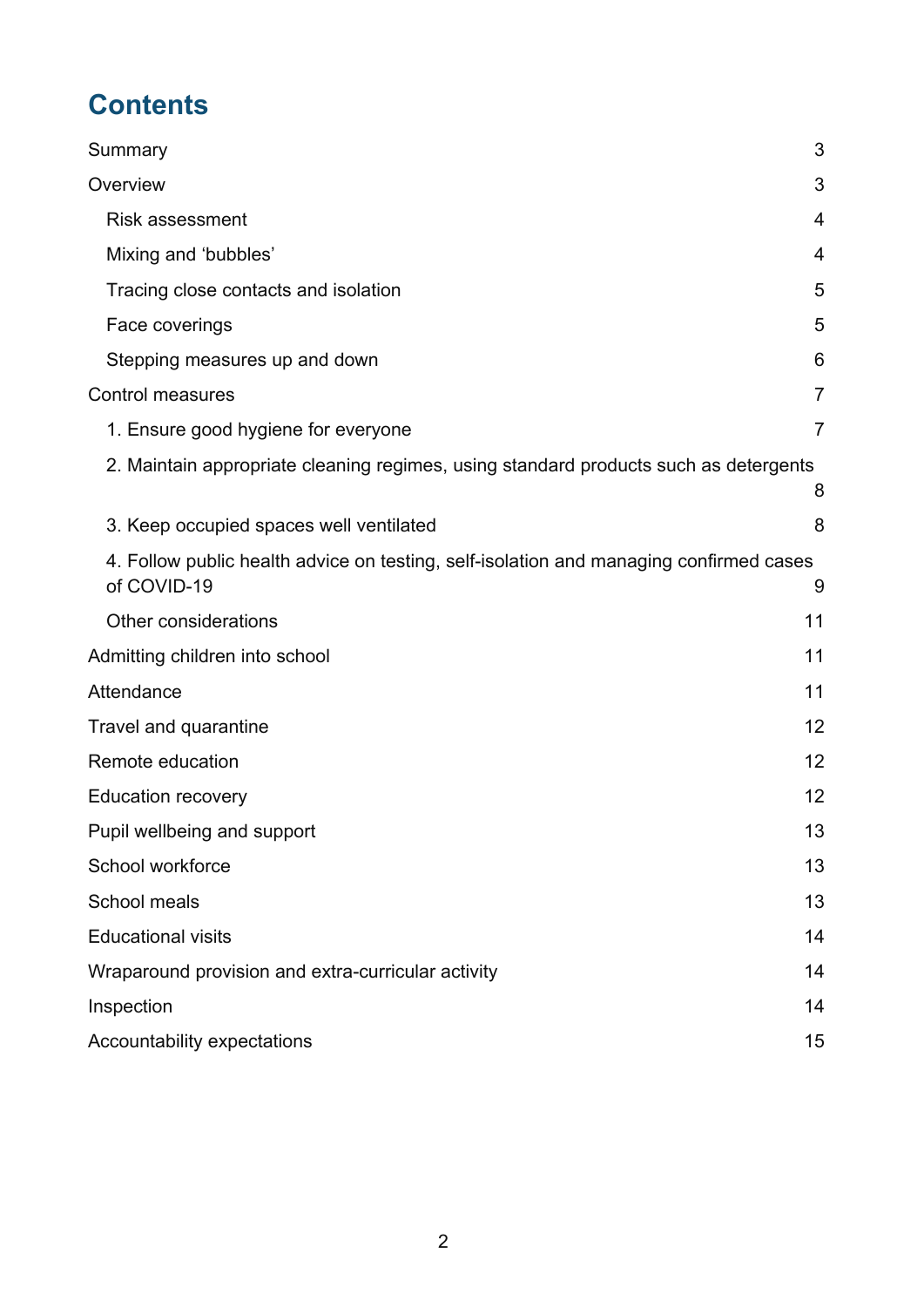# <span id="page-2-0"></span>**Summary**

This guidance explains the actions school leaders should take to reduce the risk of transmission of coronavirus (COVID-19) in their school. This includes public health advice, endorsed by Public Health England (PHE).

It is for leaders and staff in:

- primary schools
- secondary schools (including sixth forms)
- special schools, special post-16 providers and alternative provision
- 16 to 19 academies
- infant, junior, middle, upper schools
- boarding schools

We expect independent schools to follow the control measures set out in this guidance in the same way as state-funded schools, and health and safety legislation applies equally to independent schools.

Where this guidance refers to schools, that does not include maintained nursery schools or pre-reception classes.

Separate guidance is available for:

- [early years and childcare settings](https://www.gov.uk/government/publications/coronavirus-covid-19-early-years-and-childcare-closures)
- [further education colleges and providers](https://www.gov.uk/government/publications/coronavirus-covid-19-maintaining-further-education-provision)

Additional operational guidance is also available for [special schools, special post-16](https://www.gov.uk/government/publications/guidance-for-full-opening-special-schools-and-other-specialist-settings)  [providers and alternative provision.](https://www.gov.uk/government/publications/guidance-for-full-opening-special-schools-and-other-specialist-settings)

Schools and trusts should work closely with parents and carers (future references to parents should be read as including carers), staff and unions when agreeing the best approaches for their circumstances.

We use the terms "must" and "should" throughout the guidance. We use the term "must" when the person in question is legally required to do something and "should" when the advice set out should be followed unless there is good reason not to.

## <span id="page-2-1"></span>**Overview**

As the country moves to Step 4 of the roadmap, the government will continue to manage the risk of serious illness from the spread of the virus. This marks a new phase in the government's response to the pandemic, moving away from stringent restrictions on everyone's day-to-day lives, towards advising people on how to protect themselves and others, alongside targeted interventions to reduce risk. As COVID-19 becomes a virus that we learn to live with, there is now an imperative to reduce the disruption to children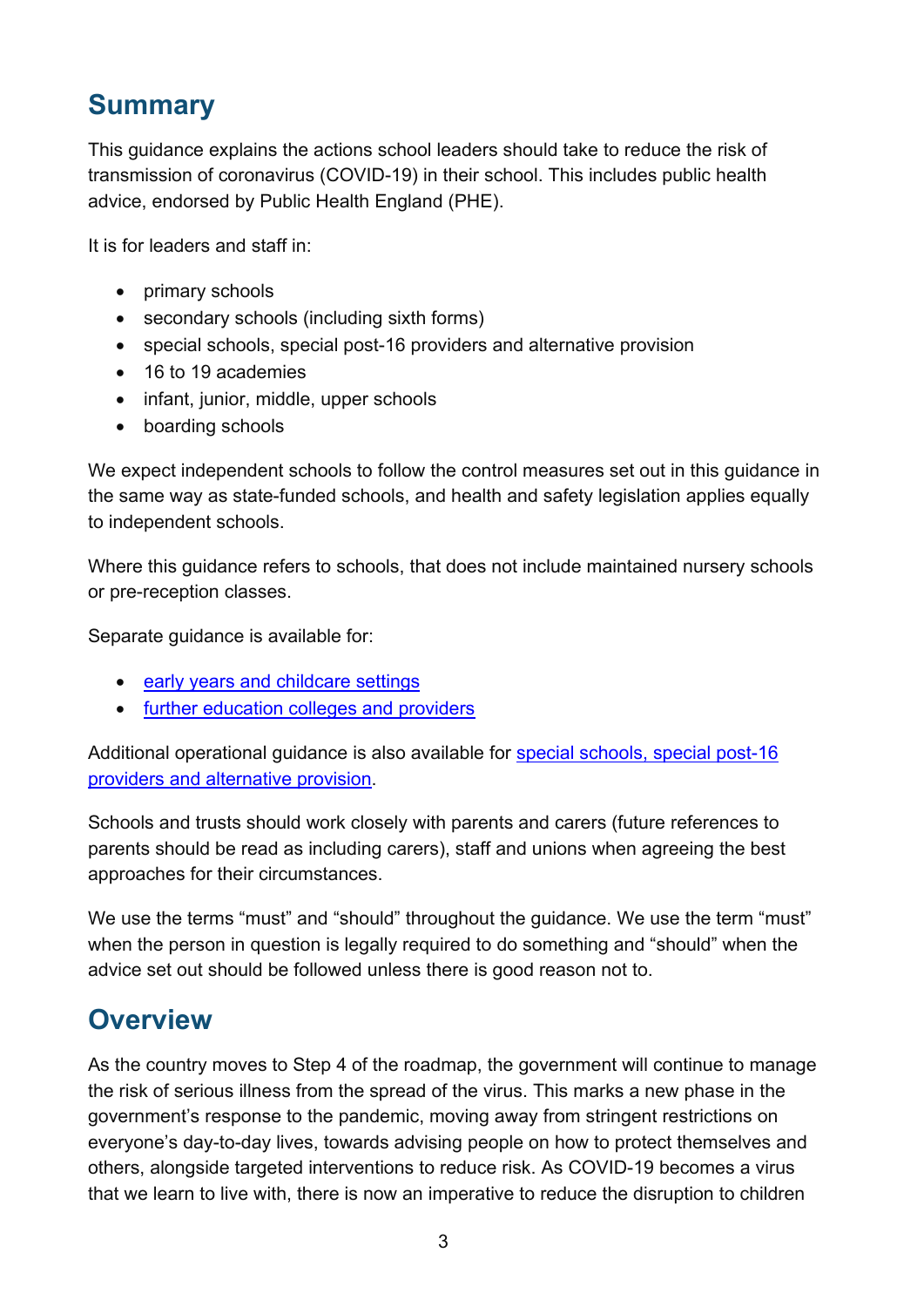and young people's education - particularly given that the direct clinical risks to children are extremely low, and every adult has been offered a first vaccine and the opportunity for two doses by mid-September.

Our priority is for you to deliver face-to-face, high quality education to all pupils. The evidence is clear that being out of education causes significant harm to educational attainment, life chances, mental and physical health.

We have worked closely with the Department of Health and Social Care (DHSC) and Public Health England (PHE) to revise this guidance.

## <span id="page-3-0"></span>**Risk assessment**

You must comply with health and safety law and put in place proportionate control measures. You must regularly review and update your risk assessments - treating them as 'living documents', as the circumstances in your school and the public health advice changes. This includes having active arrangements in place to monitor whether the controls are effective and working as planned. For more information on what is required of school leaders in relation to health and safety risk assessments and managing risk, see [annex A.](https://www.gov.uk/government/publications/actions-for-schools-during-the-coronavirus-outbreak/annex-a-health-and-safety-risk-assessment)

## <span id="page-3-1"></span>**Mixing and 'bubbles'**

At Step 4 we will no longer recommend that it is necessary to keep children in consistent groups ('bubbles'). When we proceed to Step 4, this means that bubbles will not need to be used for any summer provision (for example, summer schools) or in schools from the autumn term. If your school is still open at Step 4, you may wish to continue with these measures until the end of your summer term.

As well as enabling flexibility in curriculum delivery, this means that assemblies can resume, and you no longer need to make alternative arrangements to avoid mixing at lunch.

You should make sure your outbreak management plans cover the possibility that in some local areas it may become necessary to reintroduce 'bubbles' for a temporary period, to reduce mixing between groups.

Any decision to recommend the reintroduction of 'bubbles' would not be taken lightly and would need to take account of the detrimental impact they can have on the delivery of education.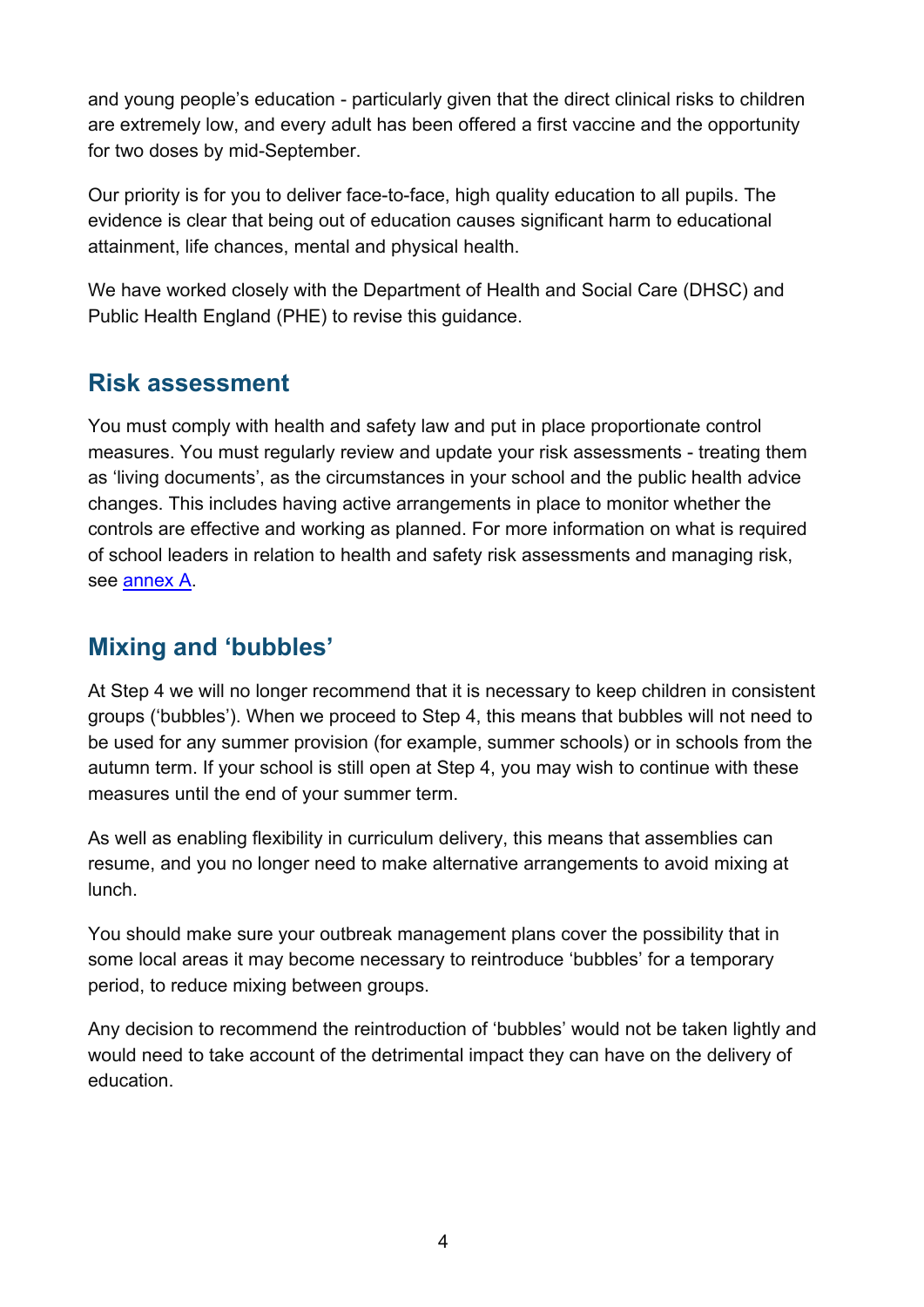## <span id="page-4-0"></span>**Tracing close contacts and isolation**

From 16 August 2021, children under the age of 18 years old will no longer be required to self-isolate if they are contacted by NHS Test and Trace as a close contact of a positive COVID-19 case.

Instead, children will be contacted by NHS Test and Trace, informed they have been in close contact with a positive case and advised to take a PCR test. We would encourage all individuals to take a PCR test if advised to do so.

18-year-olds will be treated in the same way as children until 4 months after their 18th birthday, to allow them the opportunity to get fully vaccinated. At which point, they will be subject to the same rules as adults and so if they choose not to get vaccinated, they will need to self-isolate if identified as a close contact.

Settings will only need to do contact tracing up to Step 4. From Step 4, close contacts will be identified via NHS Test and Trace and education settings will no longer be expected undertake contact tracing. As with positive cases in any other setting, NHS Test and Trace will work with the positive case to identify close contacts. Contacts from a school setting will only be traced by NHS Test and Trace where the positive case specifically identifies the individual as being a close contact. This is likely to be a small number of individuals who would be most at risk of contracting COVID-19 due to the nature of the close contact. You may be contacted in exceptional cases to help with identifying close contacts, as currently happens in managing other infectious diseases.

Settings will continue to have a role in working with health protection teams in the case of a local outbreak. If there is an outbreak in a setting or if central government offers the area an enhanced response package, a director of public health might advise a setting to temporarily reintroduce some control measures.

## <span id="page-4-1"></span>**Face coverings**

From Step 4, face coverings will no longer be advised for pupils, staff and visitors either in classrooms or in communal areas. You can find more information on the use of [face](https://www.gov.uk/government/publications/face-coverings-when-to-wear-one-and-how-to-make-your-own/face-coverings-when-to-wear-one-and-how-to-make-your-own)  coverings including [when to wear one, exemptions and](https://www.gov.uk/government/publications/face-coverings-when-to-wear-one-and-how-to-make-your-own/face-coverings-when-to-wear-one-and-how-to-make-your-own) how to make your own.

From Step 4, face coverings are also no longer recommended to be worn on dedicated transport to school or college and are no longer legally required on public transport.

#### **In circumstances where face coverings are recommended**

If you have an outbreak in your school, a director of public health might advise you that face coverings should temporarily be worn in communal areas or classrooms (by pupils staff and visitors, unless exempt). You should make sure your outbreak management plans cover this possibility.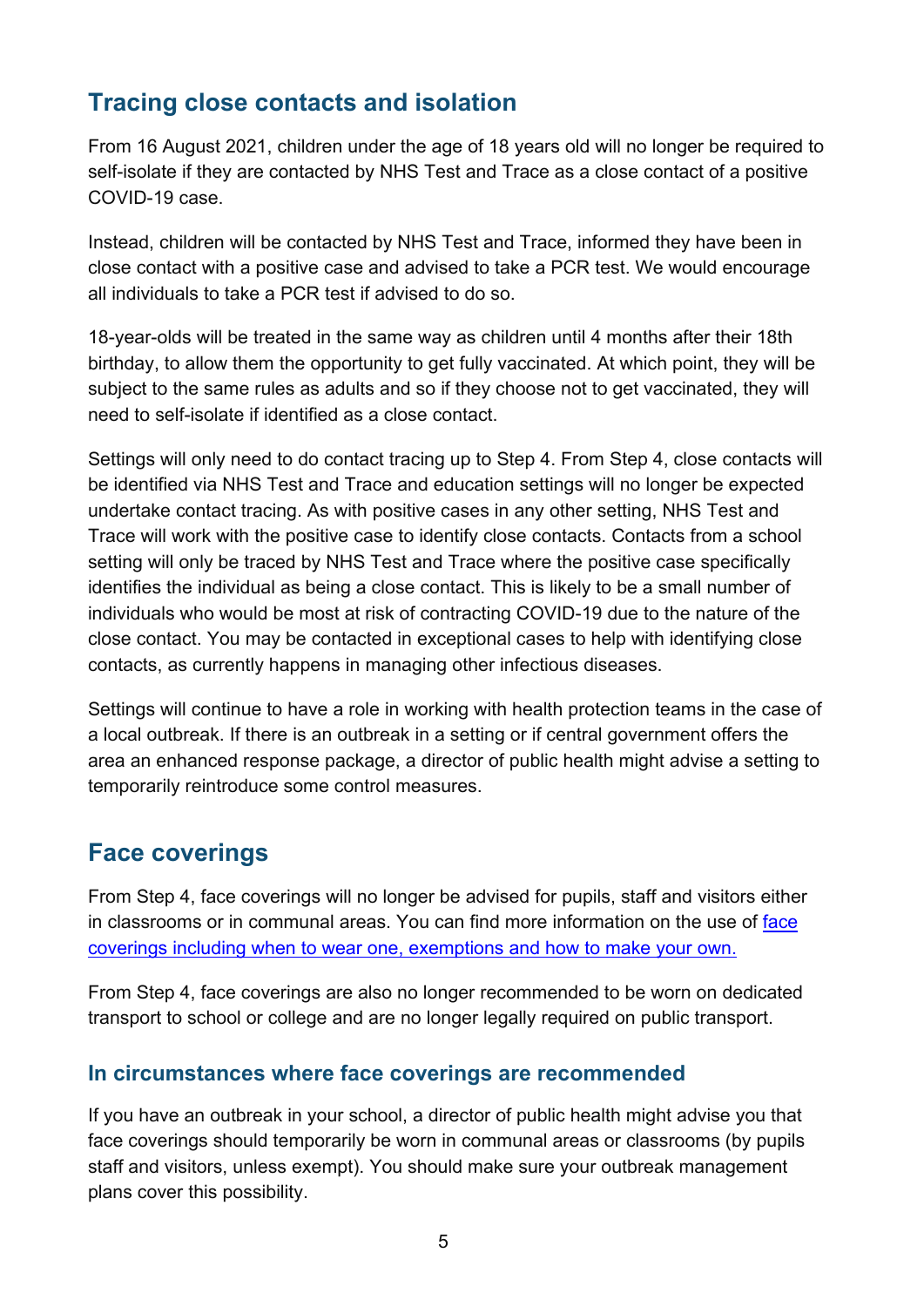In these circumstances, transparent face coverings, which may assist communication with someone who relies on lip reading, clear sound or facial expression to communicate, can also be worn. Transparent face coverings may be effective in reducing the spread of COVID-19. However, the evidence to support this is currently very limited. Face coverings (whether transparent or cloth) should fit securely around the face to cover the nose and mouth and be made with a breathable material capable of filtering airborne particles.

The main benefit from a transparent face covering is that they can aid communication, for example enabling lip-reading or allowing for the full visibility of facial expressions, but this should be considered alongside the comfort and breathability of a face covering that contains plastic, which may mean that the face covering is less breathable than layers of cloth.

Face visors or shields can be worn by those exempt from wearing a face covering but they are not an equivalent alternative in terms of source control of virus transmission. They may protect the wearer against droplet spread in specific circumstances but are unlikely to be effective in preventing the escape of smaller respiratory particles when used without an additional face covering. They should only be used after carrying out a risk assessment for the specific situation and should always be cleaned appropriately.

The use of face coverings may have a particular impact on those who rely on visual signals for communication. Those who communicate with or provide support to those who do, are exempt from any recommendation to wear face coverings in education and childcare settings.

You have a duty to make reasonable adjustments for disabled pupils to support them to access education successfully. Where appropriate, you should discuss with pupils and parents the types of reasonable adjustments that are being considered to support an individual.

No pupil or student should be denied education on the grounds of whether they are, or are not, wearing a face covering.

## <span id="page-5-0"></span>**Stepping measures up and down**

You should have outbreak management plans outlining how you would operate if there were an outbreak in your school or local area. Given the detrimental impact that restrictions on education can have on children and young people, any measures in schools should only ever be considered as a last resort, kept to the minimum number of schools or groups possible, and for the shortest amount of time possible.

Central government may offer local areas of particular concern an enhanced response package to help limit increases in transmission. The government will review its approach for enhanced response in local areas before Step 4.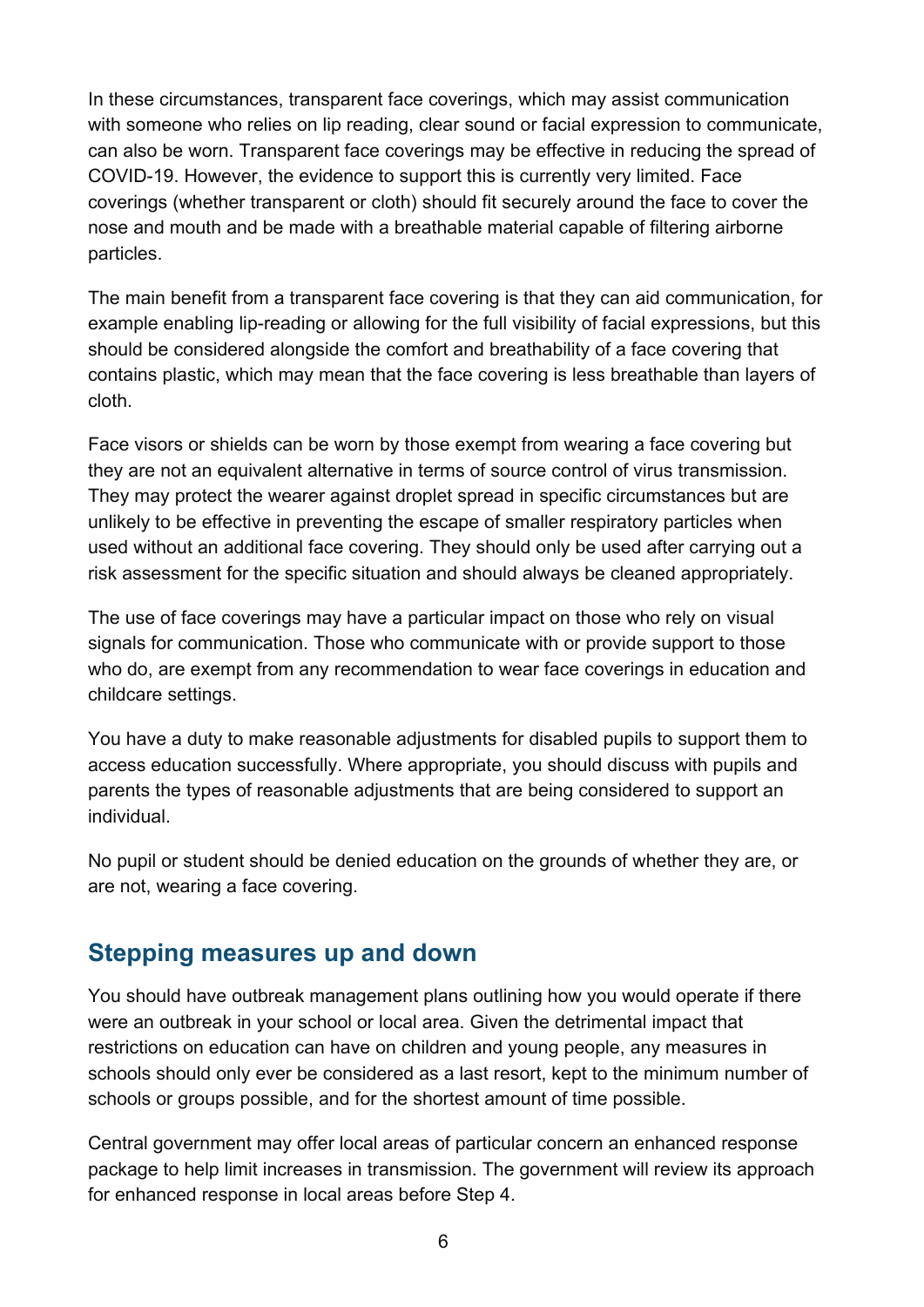If you have several confirmed cases within 14 days, you may have an outbreak.

You should call the dedicated advice service who will escalate the issue to your local health protection team where necessary and advise if any additional action is required, such as implementing elements of your outbreak management plan. You can reach them by calling the DfE helpline on 0800 046 8687 and selecting option 1 for advice on the action to take in response to a positive case.

The [contingency framework](https://www.gov.uk/government/publications/coronavirus-covid-19-local-restrictions-in-education-and-childcare-settings/contingency-framework-education-and-childcare-settings) describes the principles of managing local outbreaks of COVID-19 in education and childcare settings. Local authorities, directors of public health (DsPH) and PHE health protection teams (HPTs) can recommend measures described in the contingency framework in individual education and childcare settings – or a small cluster of settings – as part of their outbreak management responsibilities.

# <span id="page-6-0"></span>**Control measures**

#### **You should:**

- 1. Ensure good hygiene for everyone.
- 2. Maintain appropriate cleaning regimes.
- 3. Keep occupied spaces well ventilated.
- 4. Follow public health advice on testing, self-isolation and managing confirmed cases of COVID-19.

## <span id="page-6-1"></span>**1. Ensure good hygiene for everyone**

#### **Hand hygiene**

Frequent and thorough hand cleaning should now be regular practice. You should continue to ensure that pupils clean their hands regularly. This can be done with soap and water or hand sanitiser.

## **Respiratory hygiene**

The 'catch it, bin it, kill it' approach continues to be very important.

The [e-Bug COVID-19 website](https://e-bug.eu/eng_home.aspx?cc=eng&ss=1&t=Information%20about%20the%20Coronavirus) contains free resources for you, including materials to encourage good hand and respiratory hygiene.

## **Use of personal protective equipment (PPE)**

Most staff in schools will not require PPE beyond what they would normally need for their work. The guidance on the use of PPE in education, childcare and children's social care [settings](https://www.gov.uk/government/publications/safe-working-in-education-childcare-and-childrens-social-care/safe-working-in-education-childcare-and-childrens-social-care-settings-including-the-use-of-personal-protective-equipment-ppe) provides more information on the use of PPE for COVID-19.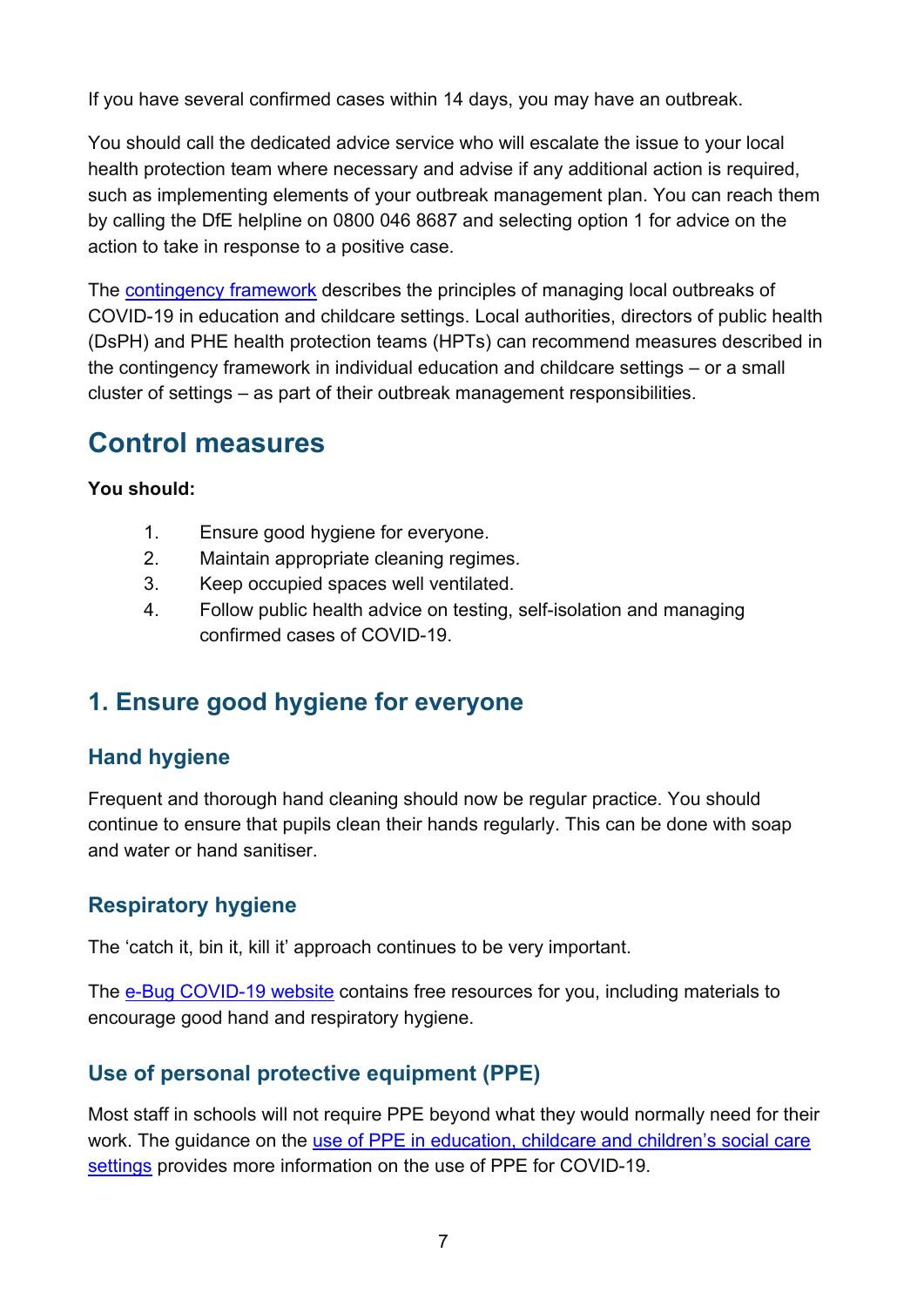## <span id="page-7-0"></span>**2. Maintain appropriate cleaning regimes, using standard products such as detergents**

You should put in place and maintain an appropriate cleaning schedule. This should include regular cleaning of areas and equipment (for example, twice per day), with a particular focus on frequently touched surfaces.

PHE has published quidance on the [cleaning of non-healthcare settings.](https://www.gov.uk/government/publications/covid-19-decontamination-in-non-healthcare-settings)

## <span id="page-7-1"></span>**3. Keep occupied spaces well ventilated**

When your school is in operation, it is important to ensure it is well ventilated and that a comfortable teaching environment is maintained.

You should identify any poorly ventilated spaces as part of your risk assessment and take steps to improve fresh air flow in these areas, giving particular consideration when holding events where visitors such as parents are on site, for example school plays.

Mechanical ventilation is a system that uses a fan to draw fresh air, or extract air from a room. These should be adjusted to increase the ventilation rate wherever possible and checked to confirm that normal operation meets current guidance and that only fresh outside air is circulated.

If possible, systems should be adjusted to full fresh air or, if this is not possible, then systems should be operated as normal as long as they are within a single room and supplemented by an outdoor air supply.

Where mechanical ventilation systems exist, you should ensure that they are maintained in accordance with the manufacturers' recommendations.

Opening external windows can improve natural ventilation, and in addition, opening internal doors can also assist with creating a throughput of air. If necessary, external opening doors may also be used (if they are not fire doors and where safe to do so).

You should balance the need for increased ventilation while maintaining a comfortable temperature.

The [Health and Safety Executive guidance on air conditioning and ventilation during the](https://www.hse.gov.uk/coronavirus/equipment-and-machinery/air-conditioning-and-ventilation/index.htm)  [coronavirus outbreak](https://www.hse.gov.uk/coronavirus/equipment-and-machinery/air-conditioning-and-ventilation/index.htm) and [CIBSE COVID-19 advice](https://www.cibse.org/coronavirus-covid-19) provides more information.

DfE is working with the Scientific Advisory Group for Emergencies (SAGE) and NHS England on a pilot project to measure CO2 levels in classrooms and exploring options to help improve ventilation in settings where needed.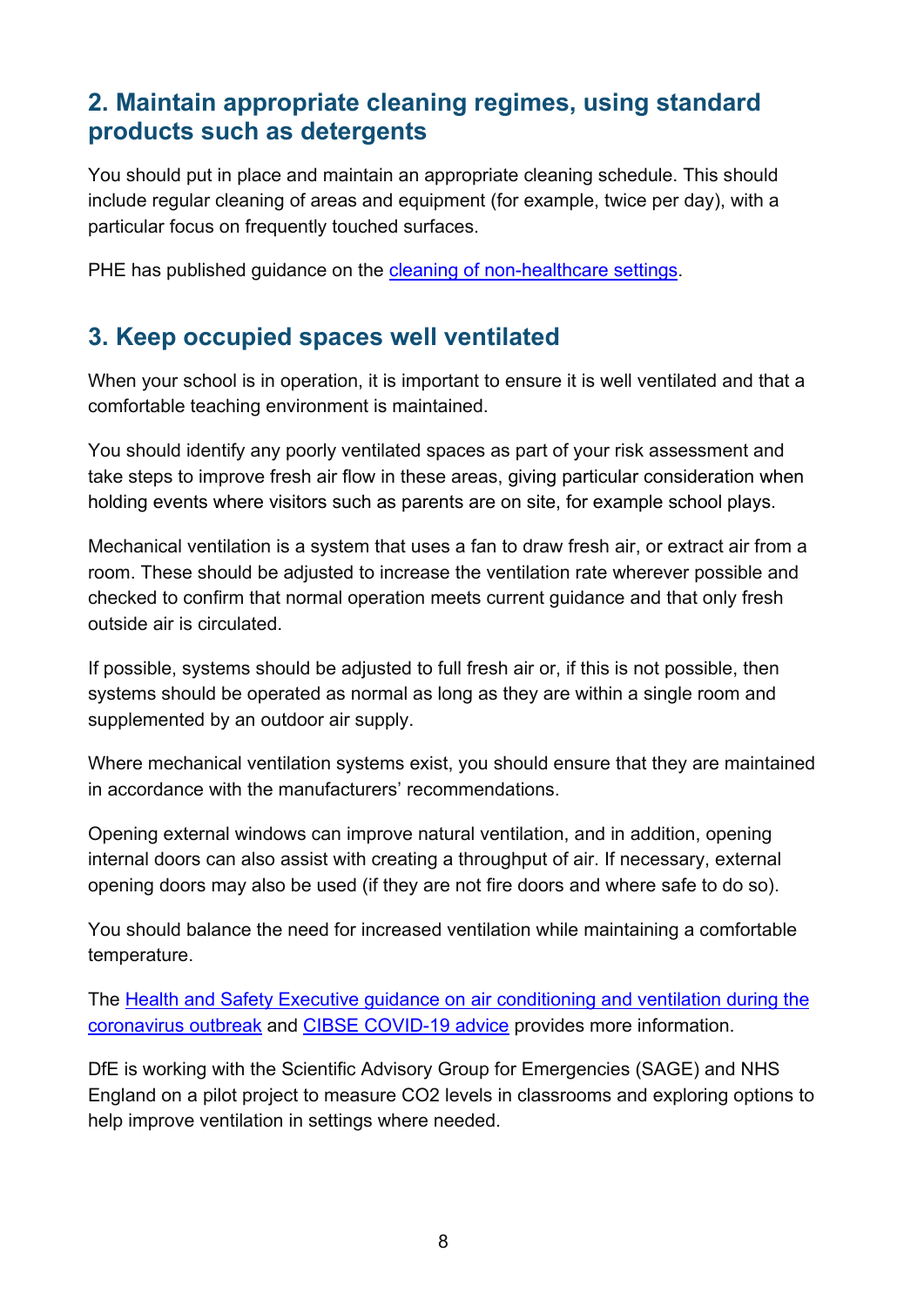## <span id="page-8-0"></span>**4. Follow public health advice on testing, self-isolation and managing confirmed cases of COVID-19**

#### **When an individual develops COVID-19 symptoms or has a positive test**

Pupils, staff and other adults should follow public health advice on [when to self-isolate](https://www.nhs.uk/conditions/coronavirus-covid-19/self-isolation-and-treatment/when-to-self-isolate-and-what-to-do/)  [and what to do.](https://www.nhs.uk/conditions/coronavirus-covid-19/self-isolation-and-treatment/when-to-self-isolate-and-what-to-do/) They should not come into school if they have [symptoms,](https://www.nhs.uk/conditions/coronavirus-covid-19/symptoms/) have had a positive test result or other reasons requiring them to stay at home due to the risk of them passing on COVID-19 (for example, they are required to quarantine).

If anyone in your school develops [COVID-19 symptoms,](https://www.nhs.uk/conditions/coronavirus-covid-19/symptoms/) however mild, you should send them home and they should follow public health advice.

If a pupil in a boarding school shows symptoms, they should usually self-isolate in their residential setting so that their usual support can continue, others may then benefit from self-isolating in their family home.

For everyone with symptoms, they should avoid using public transport and, wherever possible, be collected by a member of their family or household.

If a pupil is awaiting collection, they should be left in a room on their own if possible and safe to do so. A window should be opened for fresh air ventilation if possible. Appropriate PPE should also be used if close contact is necessary, further information on this can be found in the [use of PPE in education, childcare and children's social care settings](https://www.gov.uk/government/publications/safe-working-in-education-childcare-and-childrens-social-care/safe-working-in-education-childcare-and-childrens-social-care-settings-including-the-use-of-personal-protective-equipment-ppe)  [guidance.](https://www.gov.uk/government/publications/safe-working-in-education-childcare-and-childrens-social-care/safe-working-in-education-childcare-and-childrens-social-care-settings-including-the-use-of-personal-protective-equipment-ppe) Any rooms they use should be cleaned after they have left.

The household (including any siblings) should follow the PHE [stay at home guidance for](https://www.gov.uk/government/publications/covid-19-stay-at-home-guidance/stay-at-home-guidance-for-households-with-possible-coronavirus-covid-19-infection)  [households with possible or confirmed coronavirus \(COVID-19\) infection.](https://www.gov.uk/government/publications/covid-19-stay-at-home-guidance/stay-at-home-guidance-for-households-with-possible-coronavirus-covid-19-infection)

#### **Asymptomatic testing**

Testing remains important in reducing the risk of transmission of infection within schools. That is why, whilst some measures are relaxed, others will remain, and if necessary, in response to the latest epidemiological data, we all need to be prepared to step measures up or down in future depending on local circumstances.

Over the summer, staff and secondary pupils should continue to test regularly if they are attending settings that remain open, such as summer schools and out of school activities based in school settings. Regular testing will then pause in schools over the summer if they are closed. However, testing will still be widely available over the summer and kits can be collected either from your local pharmacy or ordered online.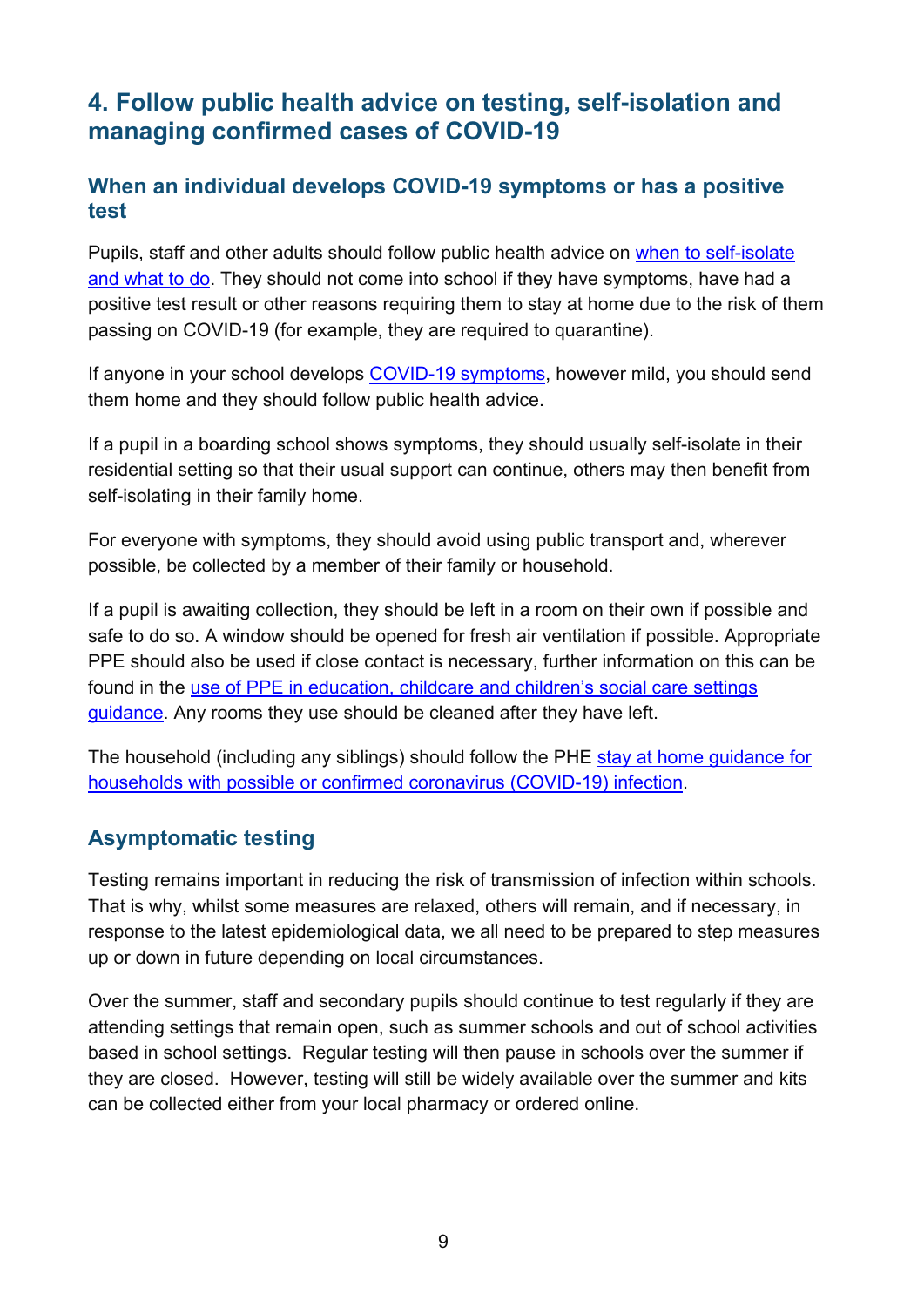As pupils will potentially mix with lots of other people during the summer holidays, all secondary school pupils should receive 2 on-site lateral flow device tests, 3 to 5 days apart, on their return in the autumn term.

Settings may commence testing from 3 working days before the start of term and can stagger return of pupils across the first week to manage this. Pupils should then continue to test twice weekly at home until the end of September, when this will be reviewed.

Staff should undertake twice weekly home tests whenever they are on site until the end of September, when this will also be reviewed.

Secondary schools should also retain a small asymptomatic testing site (ATS) on-site until further notice so they can offer testing to pupils who are unable to test themselves at home.

There is no need for primary age pupils (those in year 6 and below) to test over the summer period. They will be offered the 2 tests at an ATS at the beginning of the autumn term when they start at their secondary school as a new year 7. Schools may choose, however, to start testing year 6 pupils earlier, including in summer schools, depending on their local circumstances.

#### **Confirmatory PCR tests**

Staff and pupils with a positive LFD test result should self-isolate in line with the [stay at](https://www.gov.uk/government/publications/covid-19-stay-at-home-guidance/stay-at-home-guidance-for-households-with-possible-coronavirus-covid-19-infection)  [home guidance.](https://www.gov.uk/government/publications/covid-19-stay-at-home-guidance/stay-at-home-guidance-for-households-with-possible-coronavirus-covid-19-infection) They will also need to [get a free PCR test to check if they have COVID-](https://www.gov.uk/get-coronavirus-test)[19.](https://www.gov.uk/get-coronavirus-test)

Whilst awaiting the PCR result, the individual should continue to self-isolate.

If the PCR test is taken within 2 days of the positive lateral flow test, and is negative, it overrides the self-test LFD test and the pupil can return to school, as long as the individual doesn't have COVID-19 symptoms.

Additional information on [PCR test kits for schools and further education providers](https://www.gov.uk/government/publications/coronavirus-covid-19-home-test-kits-for-schools-and-fe-providers/coronavirus-covid-19-home-test-kits-for-schools-and-fe-providers) is available.

#### **Tracing up until Step 4**

Until Step 4, we expect you to continue to fulfil your contact tracing responsibilities.

Where a case is identified, the designated staff member should initiate contact tracing procedures. There is no requirement that a staff member should be on call for the whole day.

You may receive support through the dedicated advice service introduced by PHE, which can be reached via the DfE helpline on 0800 046 8687, or PHE local health protection team if escalated.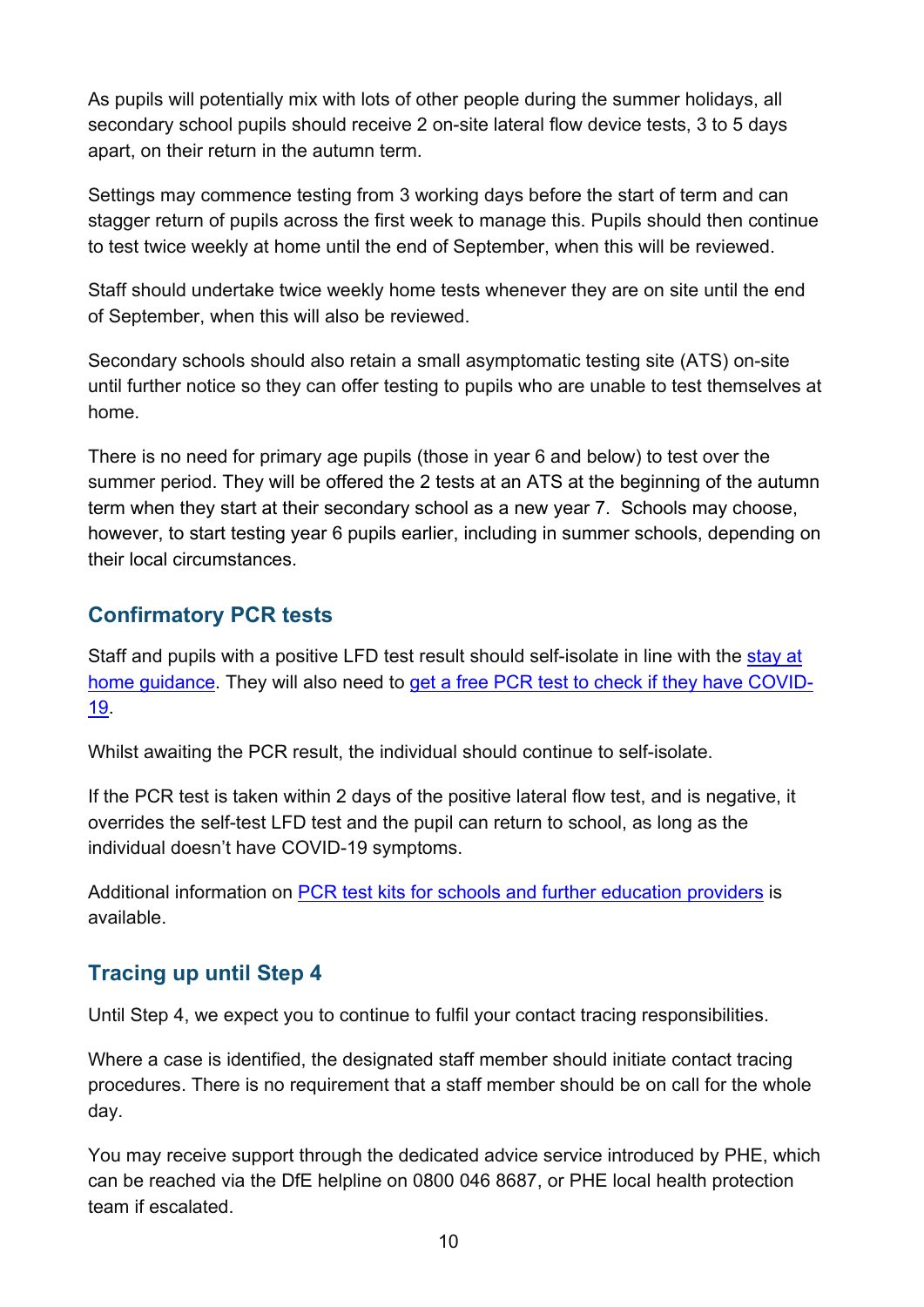From Step 4, close contacts will be identified via NHS Test and Trace. You may be contacted in exceptional cases to identify close contacts, as currently happens in managing other infectious diseases. You will continue to have a role in working with health protection teams in the case of a local outbreak.

Pupils, staff and other adults should follow public health advice on [when to self-isolate](https://www.nhs.uk/conditions/coronavirus-covid-19/self-isolation-and-treatment/when-to-self-isolate-and-what-to-do/)  [and what to do.](https://www.nhs.uk/conditions/coronavirus-covid-19/self-isolation-and-treatment/when-to-self-isolate-and-what-to-do/)

## <span id="page-10-0"></span>**Other considerations**

All CEV children and young people should attend their education setting unless they are one of the very small number of children and young people under paediatric or other specialist care who have been advised by their GP or clinician not to attend.

Further information is available in the guidance on [supporting pupils at school with](https://www.gov.uk/government/publications/supporting-pupils-at-school-with-medical-conditions--3)  [medical conditions.](https://www.gov.uk/government/publications/supporting-pupils-at-school-with-medical-conditions--3)

You should ensure that key contractors are aware of the school's control measures and ways of working.

# <span id="page-10-1"></span>**Admitting children into school**

In most cases, parents and carers will agree that a pupil with symptoms should not attend the school, given the potential risk to others. If a parent or carer insists on a pupil attending your school, you can take the decision to refuse the pupil if, in your reasonable judgement, it is necessary to protect other pupils and staff from possible infection with COVID-19. Your decision would need to be carefully considered in light of all the circumstances and current public health advice.

## <span id="page-10-2"></span>**Attendance**

School attendance is mandatory for all pupils of compulsory school age and it is priority to ensure that as many children as possible regularly attend school.

Where a child is required to self-isolate or quarantine because of COVID-19 in accordance with relevant legislation or guidance published by PHE or the DHSC they should be recorded as code X (not attending in circumstances related to coronavirus). Where they are unable to attend because they have a confirmed case of COVID-19 they should be recorded as code I (illness).

For pupils abroad who are unable to return, code X is unlikely to apply. In some specific cases, code Y (unable to attend due to exceptional circumstances) will apply. Further guidance about the use of codes is provided in the [school attendance guidance.](https://www.gov.uk/government/publications/school-attendance)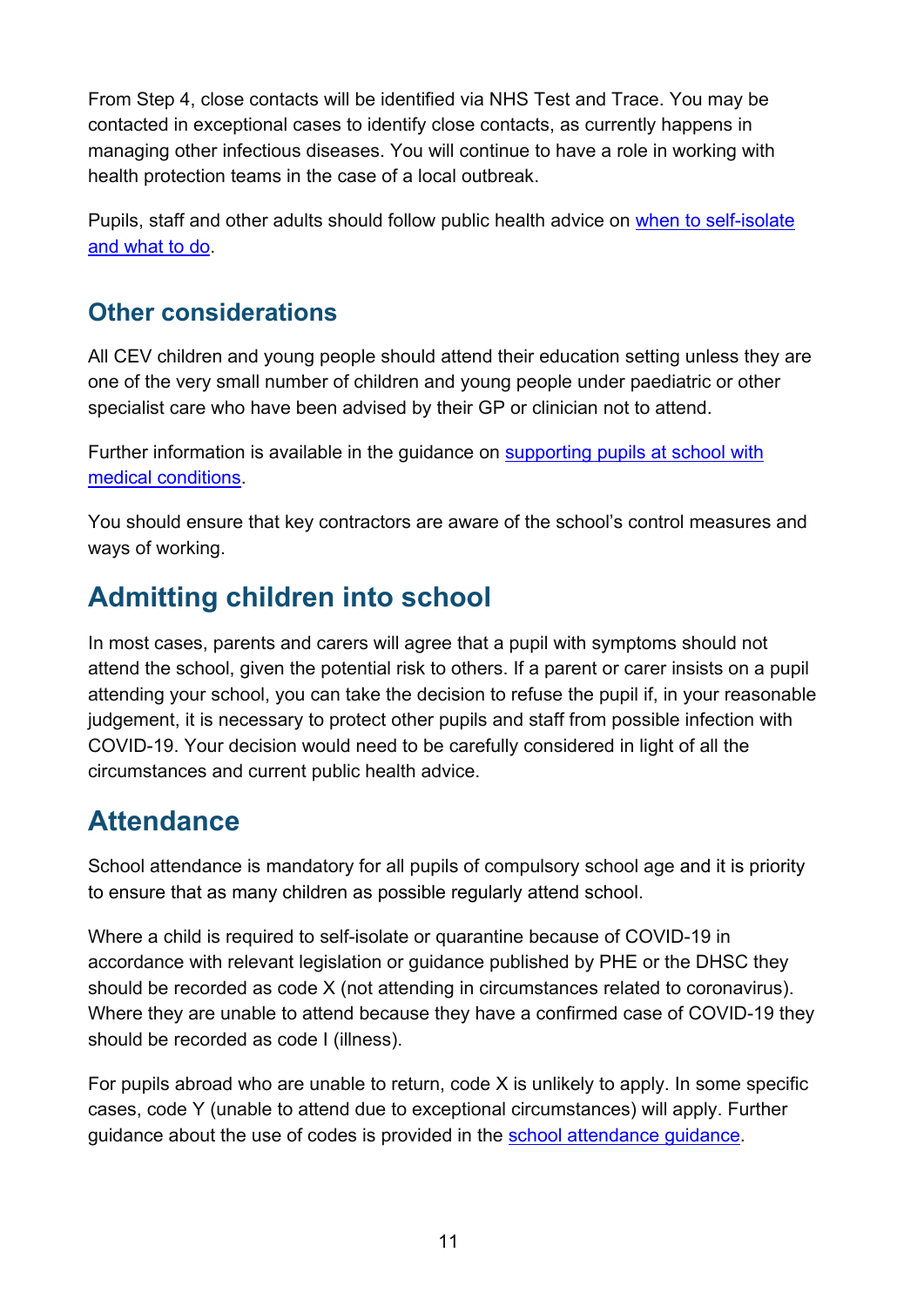# <span id="page-11-0"></span>**Travel and quarantine**

Where pupils travel from abroad to attend a boarding school, you will need to explain the rules to pupils and their parents before they travel to the UK. All pupils travelling to England must adhere to [travel legislation,](https://www.legislation.gov.uk/uksi/2021/582/contents) details of which are set out in [government](https://www.gov.uk/guidance/red-amber-and-green-list-rules-for-entering-england)  [travel advice.](https://www.gov.uk/guidance/red-amber-and-green-list-rules-for-entering-england) Additional guidance has been issued on the [quarantine arrangements for](https://www.gov.uk/government/publications/quarantine-arrangements-for-boarding-school-students-from-red-list-countries)  [boarding school pupils travelling from red-list countries to attend a boarding school in](https://www.gov.uk/government/publications/quarantine-arrangements-for-boarding-school-students-from-red-list-countries)  [England.](https://www.gov.uk/government/publications/quarantine-arrangements-for-boarding-school-students-from-red-list-countries)

Parents travelling abroad should bear in mind the impact on their child's education which may result from any requirement to quarantine or isolate upon return.

# <span id="page-11-1"></span>**Remote education**

Not all people with COVID-19 have symptoms. Where appropriate, you should support those who need to self-isolate because they have tested positive to work or learn from home if they are well enough to do so. Schools subject to the [remote education](https://www.gov.uk/government/publications/remote-education-temporary-continuity-direction-explanatory-note)  [temporary continuity direction](https://www.gov.uk/government/publications/remote-education-temporary-continuity-direction-explanatory-note) are required to provide remote education to pupils covered by the direction where their attendance would be contrary to government guidance or legislation around COVID-19.

You should maintain your capacity to deliver high quality remote education for next academic year, including for pupils who are abroad, and facing challenges to return due to COVID-19 travel restrictions, for the period they are abroad.

Independent Schools (not including academies) are only covered by the remote education temporary continuity direction in relation to state-funded pupils in their schools. However, they are still expected to meet the [Independent School Standards](https://www.gov.uk/government/publications/regulating-independent-schools) in full at all times.

The remote education provided should be equivalent in length to the core teaching pupils would receive in school.

You should work collaboratively with families and put in place reasonable adjustments so that pupils with SEND can successfully access remote education.

Full expectations for remote education, support and resources can be found on the [get](https://get-help-with-remote-education.education.gov.uk/safeguarding)  [help with remote education service.](https://get-help-with-remote-education.education.gov.uk/safeguarding)

## <span id="page-11-2"></span>**Education recovery**

We have announced a number of programmes and activities to support pupils to make up education missed as a result of the pandemic. Further information is available on [education recovery support.](https://www.gov.uk/government/publications/education-recovery-support) Specifically for schools, the document includes further information on: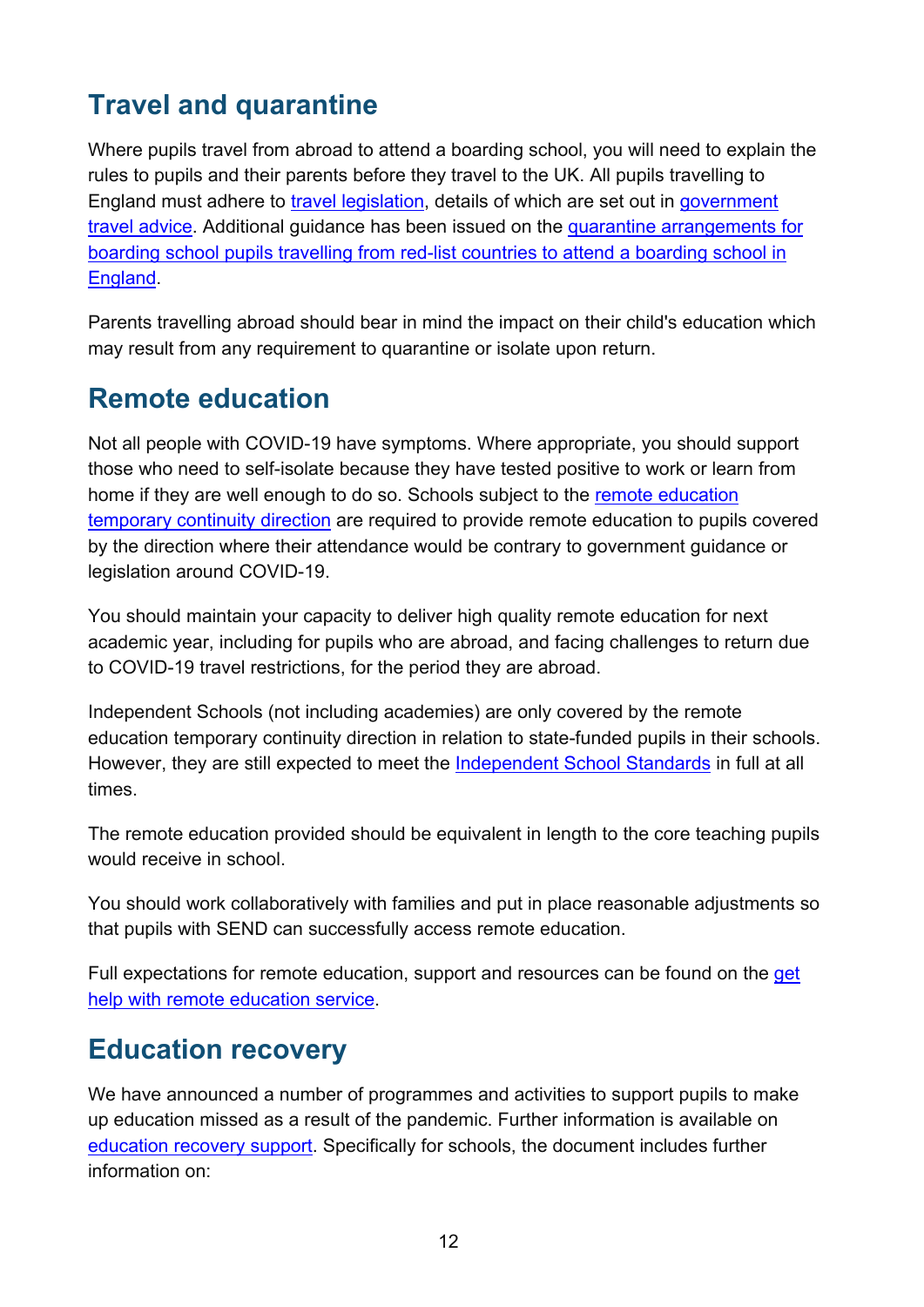- [catch-up premium](https://www.gov.uk/government/publications/catch-up-premium-coronavirus-covid-19/catch-up-premium)
- recovery premium
- [summer school programme](https://www.gov.uk/government/publications/summer-schools-programme)
- tutoring (including the [National Tutoring Programme](https://nationaltutoring.org.uk/) and 16 [to 19 tuition fund\)](https://www.gov.uk/guidance/16-to-19-funding-16-to-19-tuition-fund)
- teacher training opportunities
- curriculum resources
- specialist settings
- wider continuous professional development resources, including to support teacher wellbeing and subject-specific teaching

If running a summer school, you should follow the protective measures for holiday and [after-school clubs, and other out-of-school settings during the coronavirus \(COVID-19\)](https://www.gov.uk/government/publications/protective-measures-for-holiday-or-after-school-clubs-and-other-out-of-school-settings-for-children-during-the-coronavirus-covid-19-outbreak/protective-measures-for-holiday-and-after-school-clubs-and-other-out-of-school-settings-during-the-coronavirus-covid-19-outbreak)  [outbreak.](https://www.gov.uk/government/publications/protective-measures-for-holiday-or-after-school-clubs-and-other-out-of-school-settings-for-children-during-the-coronavirus-covid-19-outbreak/protective-measures-for-holiday-and-after-school-clubs-and-other-out-of-school-settings-during-the-coronavirus-covid-19-outbreak)

Special schools and other specialist settings should refer to the [additional operational](https://www.gov.uk/government/publications/guidance-for-full-opening-special-schools-and-other-specialist-settings/send-and-specialist-settings-additional-operational-guidance-coronavirus-covid-19)  [guidance.](https://www.gov.uk/government/publications/guidance-for-full-opening-special-schools-and-other-specialist-settings/send-and-specialist-settings-additional-operational-guidance-coronavirus-covid-19)

# <span id="page-12-0"></span>**Pupil wellbeing and support**

Some pupils may be experiencing a variety of emotions in response to the COVID-19 pandemic, such as anxiety, stress or low mood. You can access useful links and sources of support on [promoting and supporting mental health and wellbeing in schools.](https://www.gov.uk/guidance/mental-health-and-wellbeing-support-in-schools-and-colleges#contents)

# <span id="page-12-1"></span>**School workforce**

School leaders are best placed to determine the workforce required to meet the needs of their pupils.

Clinically extremely vulnerable (CEV) people are no longer advised to shield but may wish to take extra precautions to protect themselves, and to follow the practical steps set out in the CEV guidance to minimise their risk of exposure to the virus.

Staff in schools who are CEV should currently attend their place of work if they cannot work from home. DHSC will publish updated guidance before Step 4. We welcome your support in encouraging vaccine take up and enabling staff who are eligible for a vaccination to attend booked vaccine appointments where possible even during term time.

# <span id="page-12-2"></span>**School meals**

You should continue to provide free school meal support to any pupils who are eligible for benefits-related free school meals and who are learning at home during term time.

More information on [providing school meals during the COVID-19 pandemic](https://www.gov.uk/government/publications/covid-19-free-school-meals-guidance/covid-19-free-school-meals-guidance-for-schools) is available.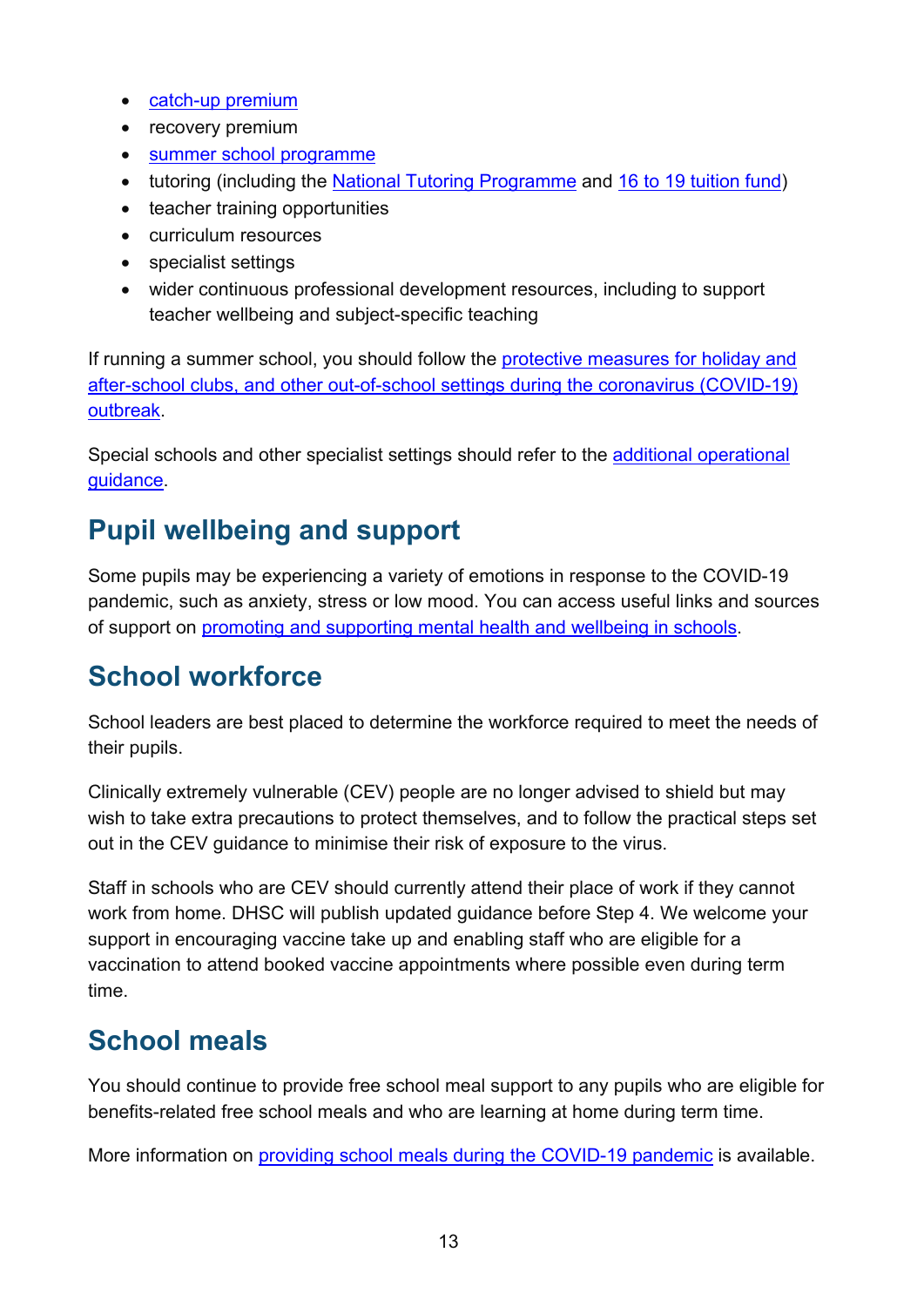# <span id="page-13-0"></span>**Educational visits**

Given the likely gap in COVID-19 related cancellation insurance, if you are considering booking a new visit, whether domestic or international, you are advised to ensure that any new bookings have adequate financial protection in place.

We continue to recommend you do not go on any international visits before the start of the autumn term. From the start of the new school term you can go on international visits that have previously been deferred or postponed and organise new international visits for the future.

You should be aware that the travel list (and broader international travel policy) is subject to change and green list countries may be moved into amber or red. The travel lists may change during a visit and you must comply with international travel legislation and should have contingency plans in place to account for these changes.

You should speak to either your visit provider, commercial insurance company, or the Risk Protection Arrangement (RPA) to assess the protection available. Independent advice on insurance cover and options can be sought from the British Insurance Brokers' Association (BIBA) or Association of British Insurers (ABI). Any school holding ATOL or ABTA refund credit notes may use these credit notes to rebook educational or international visits.

You should undertake full and thorough risk assessments in relation to all educational visits and ensure that any public health advice, such as hygiene and ventilation requirements, is included as part of that risk assessment. [General guidance](https://www.gov.uk/government/publications/health-and-safety-on-educational-visits) about educational visits is available and is supported by specialist advice from the [Outdoor](https://oeapng.info/)  [Education Advisory Panel \(OEAP\).](https://oeapng.info/)

## <span id="page-13-1"></span>**Wraparound provision and extra-curricular activity**

More information on planning extra-curricular provision can be found in the guidance for [providers who run community activities, holiday clubs, after-school clubs, tuition and](https://www.gov.uk/government/publications/protective-measures-for-holiday-or-after-school-clubs-and-other-out-of-school-settings-for-children-during-the-coronavirus-covid-19-outbreak/protective-measures-for-holiday-and-after-school-clubs-and-other-out-of-school-settings-during-the-coronavirus-covid-19-outbreak)  [other out-of-school provision for children.](https://www.gov.uk/government/publications/protective-measures-for-holiday-or-after-school-clubs-and-other-out-of-school-settings-for-children-during-the-coronavirus-covid-19-outbreak/protective-measures-for-holiday-and-after-school-clubs-and-other-out-of-school-settings-during-the-coronavirus-covid-19-outbreak)

# <span id="page-13-2"></span>**Inspection**

For state-funded schools, it is intended that Ofsted will return to a full programme of routine inspections from September 2021 and will aim to inspect every state-funded school within the next 5 academic years. This will mean an extension of up to 6 terms in the inspection interval for those schools not inspected since the start of the pandemic. Regulations will give effect to these arrangements. Within the 5-year period, Ofsted will continue to prioritise schools most in need of inspection, particularly those with the lowest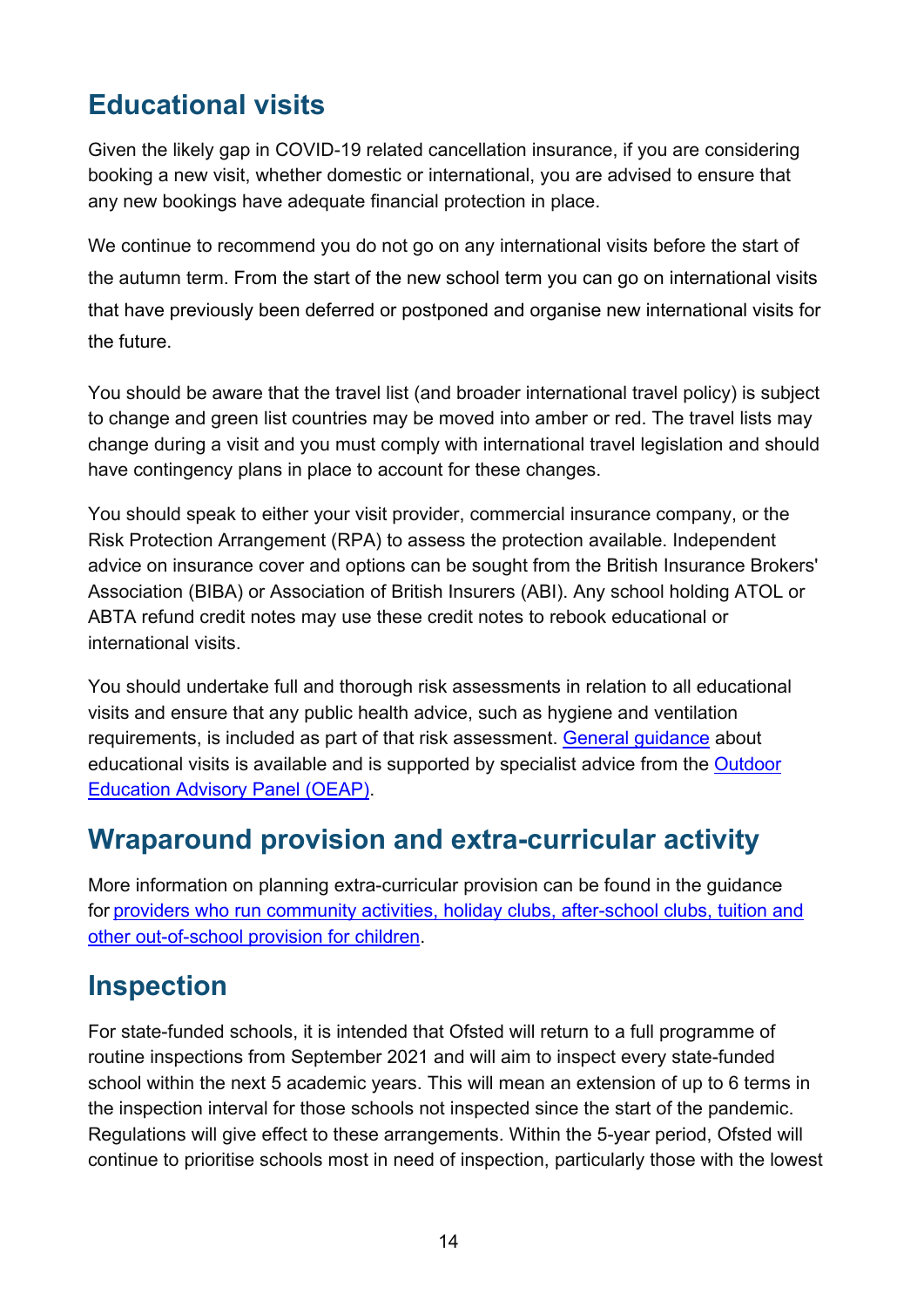Ofsted grades. It will also prioritise outstanding schools that were previously exempt from routine inspection that have gone the longest without a visit.

For independent schools (other than academies), it is intended that both inspectorates will return to a full programme of routine inspections from September 2021 and they will complete the current cycle of standard inspections – which was delayed by the pandemic – in 2022.

# <span id="page-14-0"></span>**Accountability expectations**

We will not publish data based on exam and assessment results from summer 2021 in performance tables and you will not be held to account for this data. We will publish Key Stage 4 and 16 to 18 subject entries and destinations data at school and college level in performance tables in autumn 2021. For further information, see [COVID-19: school and](https://www.gov.uk/government/publications/coronavirus-covid-19-school-and-college-performance-measures)  [college accountability.](https://www.gov.uk/government/publications/coronavirus-covid-19-school-and-college-performance-measures)

We will confirm the position on accountability for academic year 2021/22 in due course.